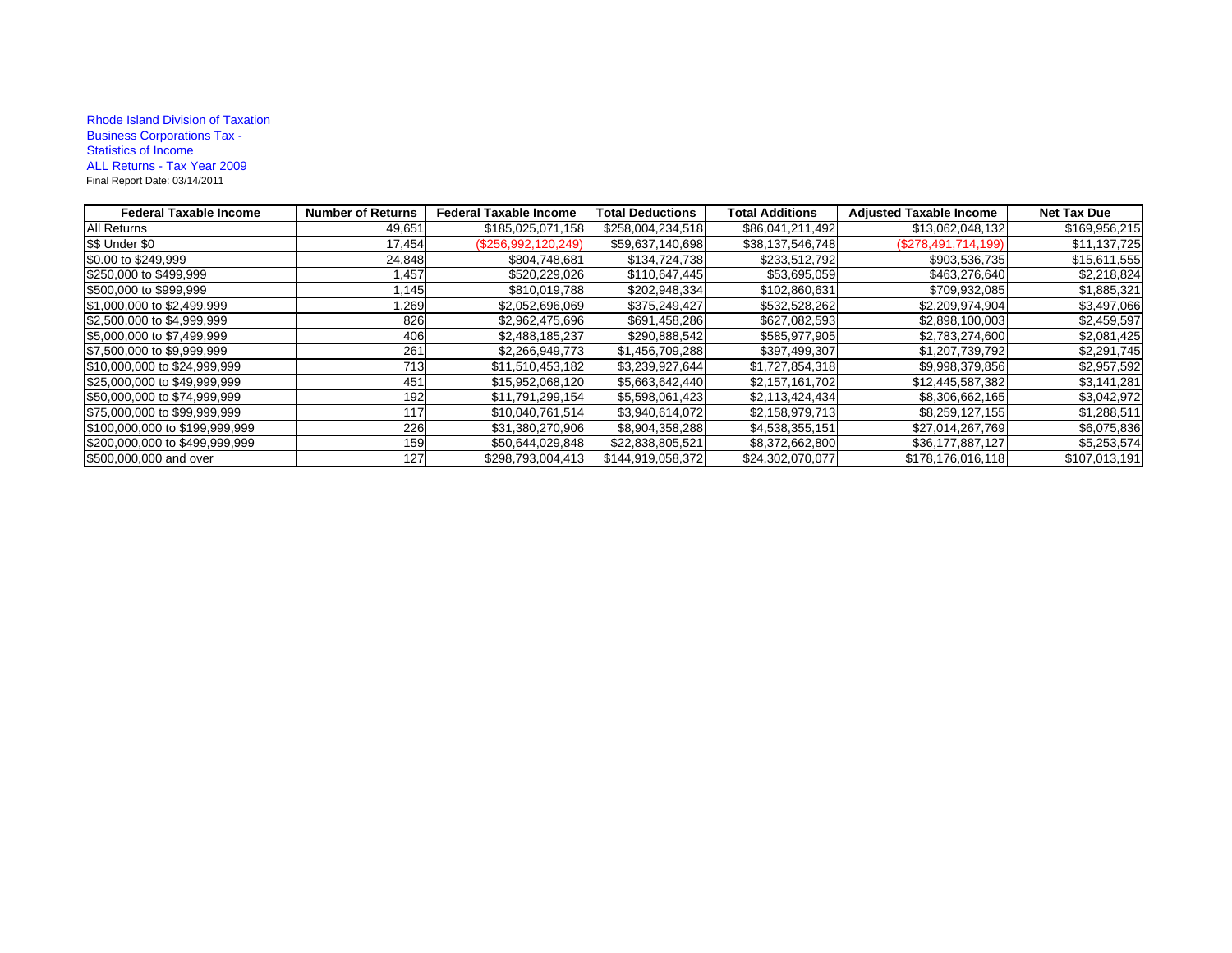## Rhode Island Division of Taxation Business Corporations Tax - Statistics of Income ALL Returns - Deductions from Federal Taxable Income - Tax Year

2009 Final Report Date: 03/14/2011

| <b>Federal Taxable Income</b>  | <b>Number of Returns</b> | <b>Net Operating</b> | Amount           | <b>Special Deductions</b> | Amount            | <b>Exempt Dividends</b> | Amount           | <b>Foreign Dividends</b> | Amount              | <b>Bonus Depreciation</b> | Amount           |
|--------------------------------|--------------------------|----------------------|------------------|---------------------------|-------------------|-------------------------|------------------|--------------------------|---------------------|---------------------------|------------------|
|                                |                          | Loss                 |                  |                           |                   | and Interest            |                  | Gross-Up                 |                     | and Sec 179               |                  |
| All Returns                    | 49,651                   | 2.550                | \$94.877.108.742 | 1,195                     | \$120.541.706.660 | 1.220                   | \$18,905,323,316 | 384                      | \$9.080.446.970     | 10.777                    | \$14,599,648,830 |
| \$\$ Under \$0                 | 17.454                   |                      | \$38,108,211,494 | 414                       | \$10.495.549.326  | 414                     | \$4,540,235,881  |                          | 119 \$1,679,417,357 | 3.737                     | \$4,813,726,640  |
| \$0.00 to \$249,999            | 24,848                   | ,236                 | \$72,007,977     | 232                       | \$2,507,872       | 180                     | \$796,021        |                          | \$120,592           | 4.267                     | \$59,292,276     |
| \$250,000 to \$499,999         | 1,457                    |                      | \$87,989,028     |                           | \$2,364,737       |                         | \$1.245.368      |                          | \$262,871           |                           | \$18,785,441     |
| \$500,000 to \$999,999         | 1,145                    | 69                   | \$67,700,554     |                           | \$94,466,756      |                         | \$10,383,511     |                          | \$1,481,802         |                           | \$28,915,711     |
| \$1,000,000 to \$2,499,999     | ',269                    |                      | \$268,270.867    |                           | \$11,456,175      |                         | \$17.091.120     |                          | \$1,204,549         |                           | \$77,226,716     |
| \$2,500,000 to \$4,999,999     | 826                      |                      | \$367,388,233    |                           | \$70,850,651      |                         | \$69,094,290     |                          | \$5,180,728         |                           | \$178,944,384    |
| \$5,000,000 to \$7,499,999     | 406                      | 39                   | \$188,855,901    |                           | \$29,390,751      |                         | \$13,272,615     |                          | \$8,336,827         |                           | \$51,032,448     |
| \$7,500,000 to \$9,999,999     | 261                      |                      | \$217,597,012    |                           | \$1,118,484,945   |                         | \$9,033,095      |                          | \$1,562,340         |                           | \$110,031,896    |
| \$10,000,000 to \$24,999,999   | 713                      | 93                   | \$1,862,420,910  |                           | \$936,326,958     |                         | \$206,555,000    | 28                       | \$53,656,142        | 245                       | \$180,968,634    |
| \$25,000,000 to \$49,999,999   | 451                      | 86                   | \$3,333,181,525  |                           | \$1,379,707,193   |                         | \$548,470,087    | 32                       | \$173,575,164       |                           | \$228,708,471    |
| \$50,000,000 to \$74,999,999   | 192                      | 39                   | \$2,858,898,752  |                           | \$1,683,588,387   |                         | \$492,273,392    | 29                       | \$338,970,948       |                           | \$224,329,944    |
| \$75,000,000 to \$99,999,999   | 117                      |                      | \$2,019,269,249  |                           | \$983.701.511     |                         | \$350,090,860    |                          | \$111,315,873       |                           | \$476,236,579    |
| \$100,000,000 to \$199,999,999 | 226                      |                      | \$2,357,828,874  |                           | \$3,765,318,227   |                         | \$1,286,557,618  |                          | \$459,175,470       |                           | \$1,035,478,099  |
| \$200,000,000 to \$499,999,999 | 159                      |                      | \$9.616.308.252  |                           | \$6.913.817.122   |                         | \$2,438,796,763  | 37                       | \$777,400,708       |                           | \$3,092,482,676  |
| \$500,000,000 and over         | 127                      | 32                   | \$33.451.180.114 |                           | \$93,054,176,049  |                         | \$8,921,427,695  |                          | 41 \$5,468,785,599  |                           | \$4,023,488,915  |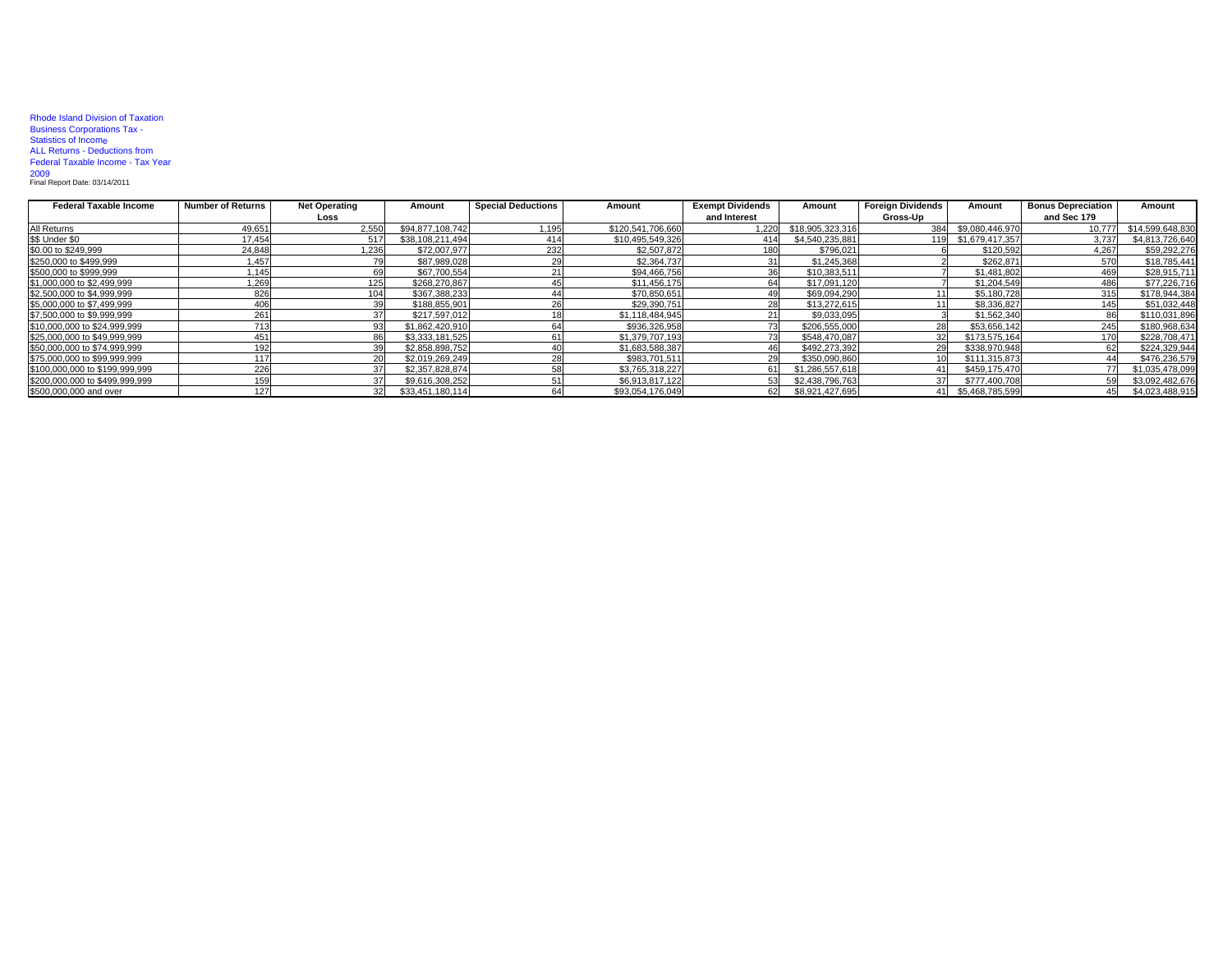## Rhode Island Division of Taxation Business Corporations Tax - Statistics of Income ALL Returns - Additions to Federal Taxable Income - Tax Year 2009 Final Report Date: 03/14/2011

| <b>Federal Taxable Income</b>  | <b>Number of Returns</b> | Interest Income | Amount          | Rhode Island           | Amount        | <b>Bonus Depreciation</b> | Amount           | <b>Captive REIT</b>   | Amount          |
|--------------------------------|--------------------------|-----------------|-----------------|------------------------|---------------|---------------------------|------------------|-----------------------|-----------------|
|                                |                          |                 |                 | <b>Corporate Taxes</b> |               | and Sec 179               |                  | <b>Dividends Paid</b> |                 |
|                                |                          |                 |                 |                        |               |                           |                  | <b>Deduction</b>      |                 |
| All Returns                    | 49,651                   | 1,055           | \$4,267,162,778 | 22,345                 | \$866,502,113 | 9.162                     | \$40,428,085,375 |                       | \$3,083,790,123 |
| \$\$ Under \$0                 | 17,454                   | 338             | \$2,377,103,261 | 8,591                  | \$76,351,084  | 3,269                     | \$17,187,766,629 |                       | \$279,448,833   |
| \$0.00 to \$249,999            | 24,848                   | 176             | \$5,681,154     | 9,549                  | \$11,590,241  | 2,626                     | \$137.816.917    |                       | \$76,628,607    |
| \$250,000 to \$499,999         | 1,457                    |                 | \$808,004       | 755                    | \$4,631,780   | 463                       | \$45,475,448     |                       | \$0             |
| \$500,000 to \$999,999         | 1.145                    | 46              | \$12,901,866    | 592                    | \$4,647,485   | 449                       | \$76,922,781     |                       | \$0             |
| \$1,000,000 to \$2,499,999     | 1,269                    | 78              | \$12,420,207    | 664                    | \$13,540,687  | 559                       | \$231,947,313    |                       | \$0             |
| \$2,500,000 to \$4,999,999     | 826                      | 46              | \$26,895,343    | 468                    | \$13,767,806  | 406                       | \$431,960,374    |                       | \$15,625        |
| \$5,000,000 to \$7,499,999     | 406                      |                 | \$6,712,263     | 232                    | \$3,169,136   | 183                       | \$396,608,707    |                       | \$29,133        |
| \$7,500,000 to \$9,999,999     | 261                      |                 | \$4,449,668     | 157                    | \$8,104,051   | 133                       | \$277,901,379    |                       | \$713,087       |
| \$10,000,000 to \$24,999,999   | 713                      | 69              | \$88,837,103    | 451                    | \$33,474,321  | 377                       | \$838,970,811    |                       | \$20,178,860    |
| \$25,000,000 to \$49,999,999   | 451                      | 62              | \$109,682,413   | 300                    | \$64,839,124  | 233                       | \$927,708,886    |                       | \$95,121,214    |
| \$50,000,000 to \$74,999,999   | 192                      |                 | \$64,051,862    | 143                    | \$40,781,294  | 116                       | \$654,586,820    |                       | \$0             |
| \$75,000,000 to \$99,999,999   | 117                      | 23              | \$232,572,531   |                        | \$22,476,178  |                           | \$1,102,513,239  |                       | \$0             |
| \$100,000,000 to \$199,999,999 | 226                      | 38              | \$409,171,670   | 152                    | \$91,982,628  | 115                       | \$2,110,299,368  |                       | \$546,016,518   |
| \$200,000,000 to \$499,999,999 | 159                      | 26              | \$236,682,625   | 114                    | \$147,070,594 | 93                        | \$6,045,340,062  |                       | \$322,457,138   |
| \$500,000,000 and over         | 127                      | 32              | \$679,192,808   | 87                     | \$330,075,704 | 69                        | \$9,962,266,641  |                       | \$1,743,181,108 |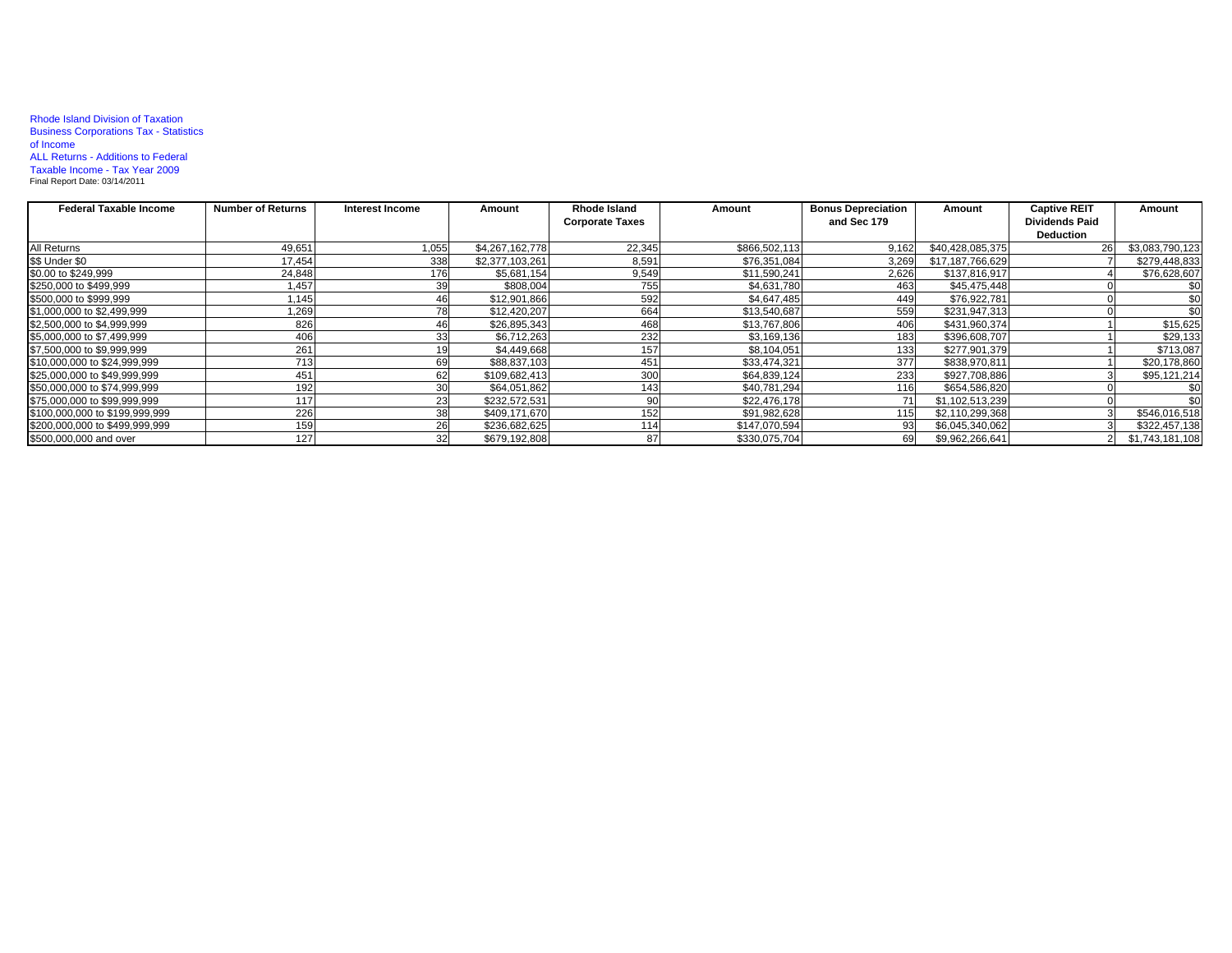## Rhode Island Division of Taxation Business Corporations Tax - Statistics of Income ALL Returns - Credits - Tax Year 2009 Final Report Date: 03/14/2011

| <b>Federal Taxable Income</b>  | <b>Number of Returns</b> | <b>Historic Structure</b> | Amount   | Film | Amount    | Investment | Amount      | R & D Expenses | Amount      | R & D Property | Amount    | Enterprise |           | Amount   Other Credits | Amount        |
|--------------------------------|--------------------------|---------------------------|----------|------|-----------|------------|-------------|----------------|-------------|----------------|-----------|------------|-----------|------------------------|---------------|
|                                |                          |                           |          |      |           | Tax        |             |                |             |                |           | Zone       |           |                        |               |
| All Returns                    | 49,651                   |                           | \$84,821 |      | \$213,826 | 228        | \$7,740,940 |                | \$5,494,582 |                | \$616,501 |            | \$469,175 |                        | 3 \$1,466,768 |
| \$\$ Under \$0                 | 17.454                   |                           |          |      |           |            | \$2,055,229 |                | \$1,367,467 |                | \$34,180  |            | \$187,690 |                        |               |
| \$0.00 to \$249,999            | 24.848                   |                           |          |      |           |            | \$395,501   |                | \$459,747   |                | \$88      |            | \$26,291  |                        | \$47,61       |
| \$250,000 to \$499,999         | 1.457                    |                           |          |      |           |            | \$160,563   |                | \$805.068   |                | \$463,472 |            | \$35,385  |                        |               |
| \$500,000 to \$999,999         | 1.1451                   |                           |          |      | \$53,506  |            | \$115,887   |                | \$160,575   |                | \$19,009  |            | \$121.006 |                        | \$24,96       |
| \$1,000,000 to \$2,499,999     | 1,269                    |                           |          |      |           |            | \$291.492   |                | \$591.212   |                |           |            | \$92,500  |                        | \$12,96       |
| \$2,500,000 to \$4,999,999     | 826                      |                           |          |      | \$710     |            | \$115,717   |                | \$389,873   |                | \$44,497  |            |           |                        | \$4,00        |
| \$5,000,000 to \$7,499,999     | 406                      |                           |          |      |           |            | \$234,035   |                | \$164,651   |                |           |            |           |                        |               |
| \$7,500,000 to \$9,999,999     | 261                      |                           | \$84.82  |      | \$159,610 |            | \$383,377   |                |             |                |           |            |           |                        |               |
| \$10,000,000 to \$24,999,999   | 713                      |                           |          |      |           |            | \$685,713   |                | \$251,009   |                |           |            |           |                        |               |
| \$25,000,000 to \$49,999,999   | 451                      |                           |          |      |           |            | \$180.135   |                | \$829.254   |                |           |            |           |                        | \$643,588     |
| \$50,000,000 to \$74,999,999   | 192                      |                           |          |      |           |            | \$939,61    |                | \$268,214   |                |           |            |           |                        |               |
| \$75,000,000 to \$99,999,999   | 1171                     |                           |          |      |           |            |             |                |             |                |           |            | \$1,203   |                        |               |
| \$100,000,000 to \$199,999,999 | 226                      |                           |          |      |           |            | \$768,080   |                |             |                | \$55,255  |            |           |                        | \$701,25      |
| \$200,000,000 to \$499,999,999 | 159                      |                           |          |      |           |            |             |                | \$43,793    |                |           |            |           |                        |               |
| \$500,000,000 and over         | 127                      |                           |          |      |           |            | \$1,415,600 |                | \$163,719   |                |           |            | \$5,100   |                        | \$32,38       |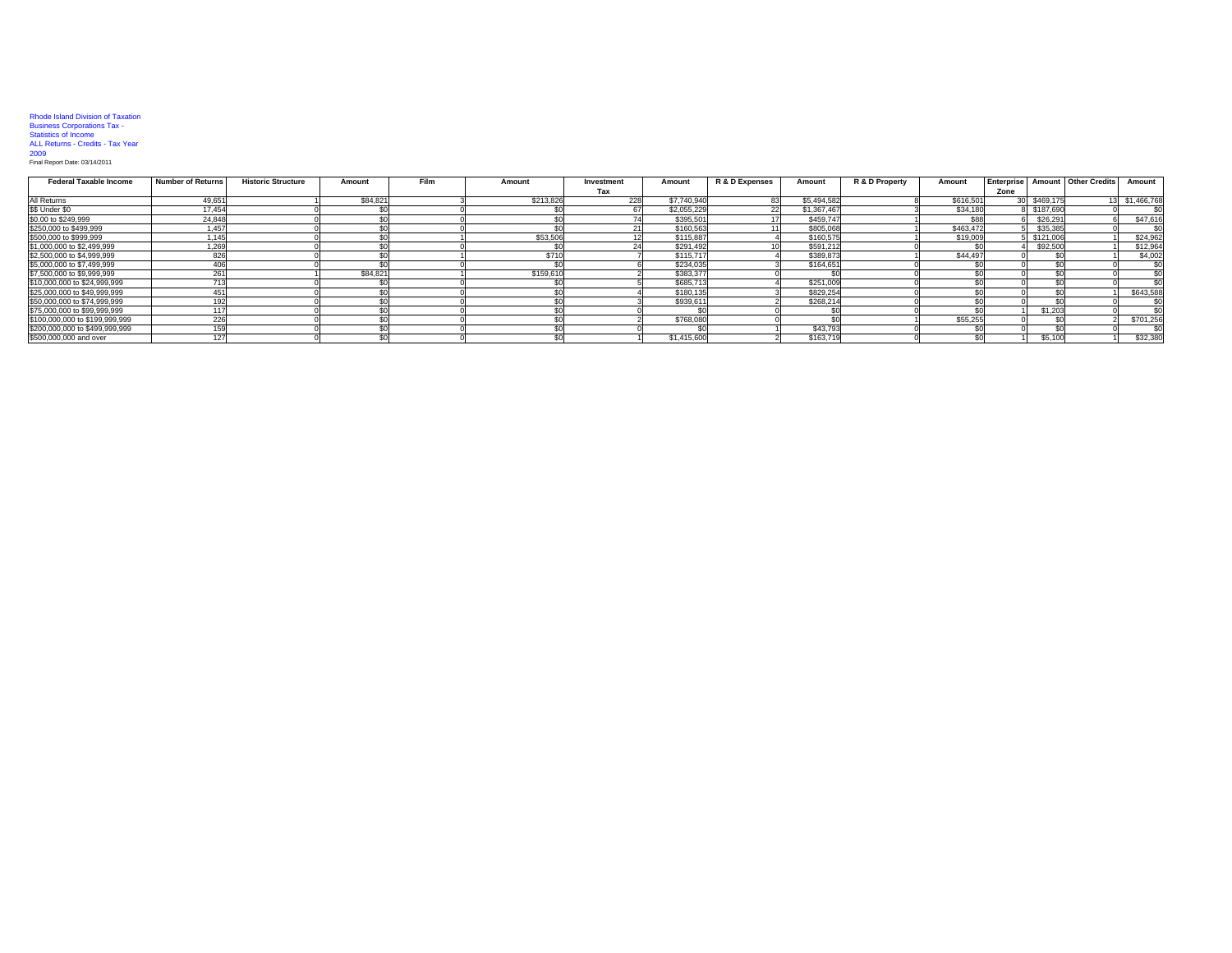Rhode Island Division of TaxationBusiness Corporations Tax - Statistics of Income Minimum Filers - ALL Returns - Tax Year 2009Final Report Date: 03/14/2011

| <b>Total Gross Receipts</b> | <b>Number of Returns</b> |
|-----------------------------|--------------------------|
| <b>All Returns</b>          | 46,281                   |
| Under \$25,000              | 18,273                   |
| \$25,000 to \$99,999        | 4,001                    |
| \$100,000 to \$249,999      | 4,434                    |
| \$250,000 to \$499,999      | 3,509                    |
| \$500,000 to \$999,999      | 3,155                    |
| \$1,000,000 to \$2,499,999  | 3,269                    |
| \$2,500,000 to \$4,999,999  | 1,876                    |
| \$5,000,000 to \$9,999,999  | 1,683                    |
| \$10,000,000 and over       | 6,08                     |